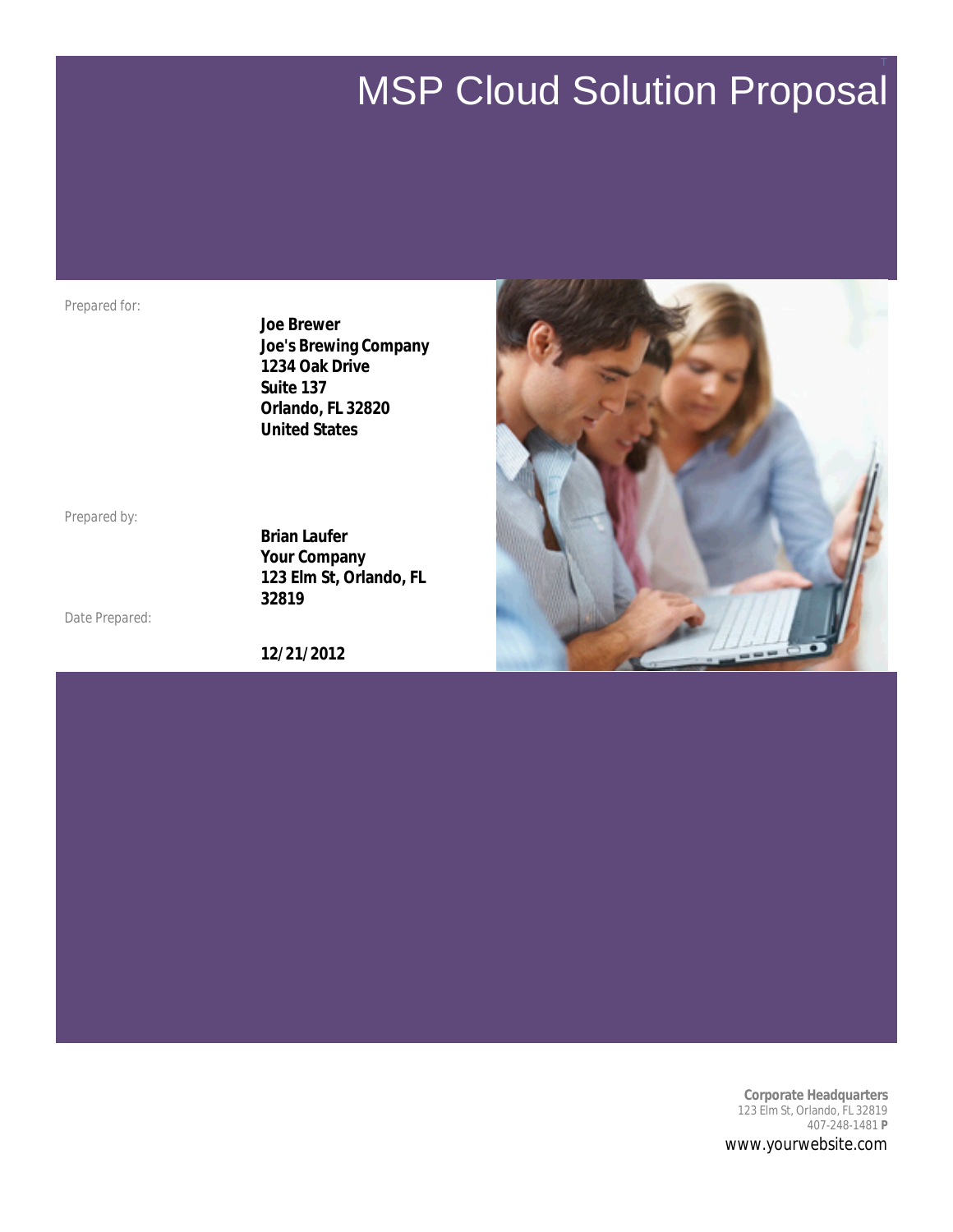12/21/2012

Joe Brewer Joe's Brewing Company 1234 Oak Drive Suite 137 Orlando, FL 32820 United States

Dear Joe:

Within this proposal you will find the following:

- Information about our company
- Key differentiating factors that we refer to as the 'Your Company Advantage'
- Benefits of Cloud Computing
- Plan Descriptions
- Scope of Work
- Our approach to Support and Management for your solution
- A total solution summary
- Additional services we offer
- Service Agreement

Upon review, if you would like us to modify any of the contents of this proposal please feel free to contact me and I will address your requests.

Best Regards,

Brian Laufer Your Company brian.laufer@quotewerks.com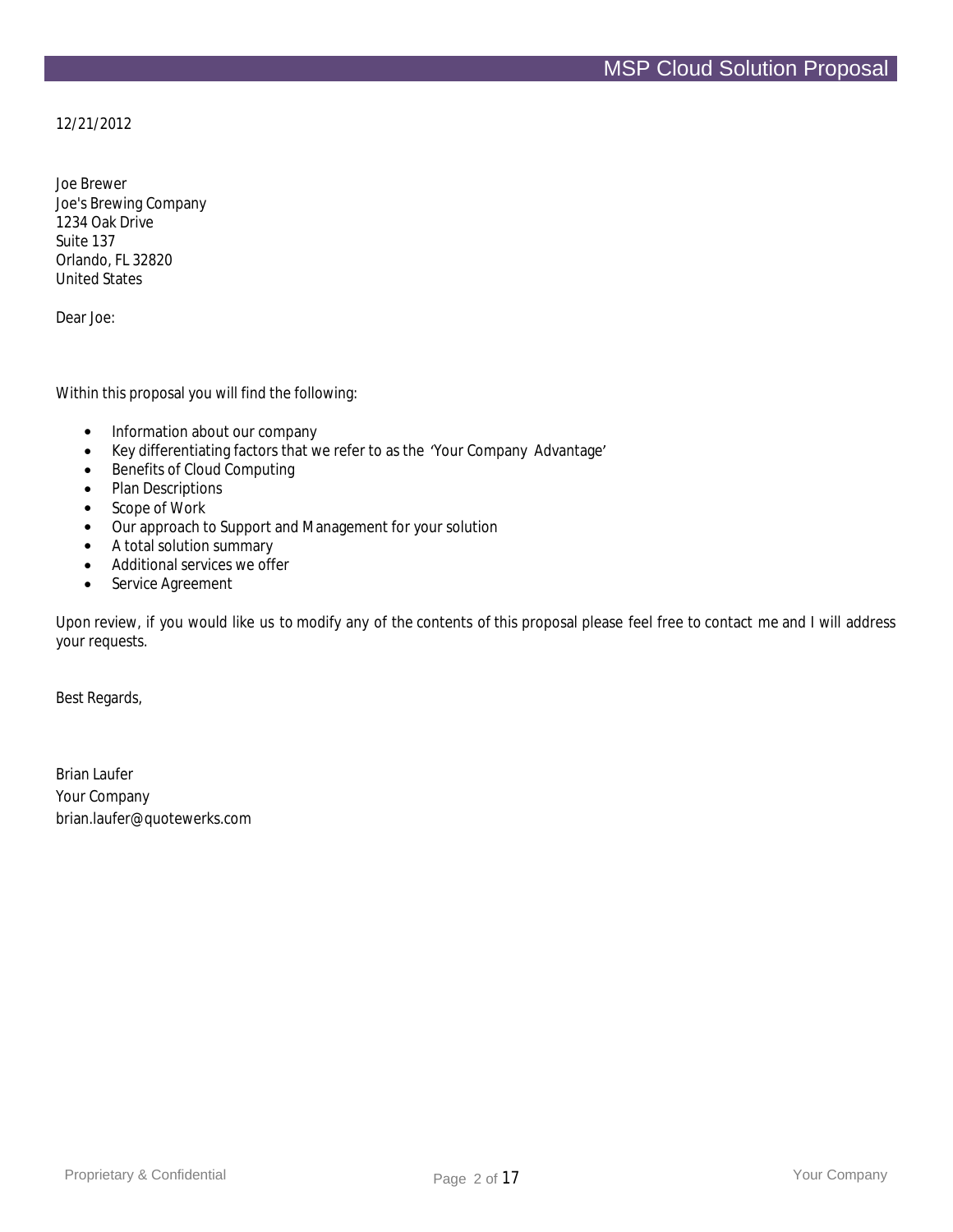# **About Us**

A privately held company, Your Company was founded in 1993 under the name Creative Software by John C. Lewe IV. Having founded the company 19 years ago, John is actively involved in every aspect of the company's operations and actively leads our development team, ensuring that the company's mission is fully realized on a daily basis. Corporate headquarters is located at

The self-funded company focuses on quoting/ordering software integration with leading contact management software such as ACT!, Autotask, ConnectWise, GoldMine, Maximizer, MS Dynamics CRM, Outlook, Outlook BCM, salesforce.com, SalesLogix, SugarCRM, and TeleMagic. Aspire's top selling product is QuoteWerks.

Selling to a variety of markets, Your Company has built its position in the marketplace with QuoteWerks as a small to middle market leader by providing the sales quoting and proposal solution that has the ease of use of spreadsheet software, with the feature set, power, and flexibility of high end custom solutions without the associated



costs and complexities. QuoteWerks strategically addresses the pressing needs of the Small to Medium Enterprise, providing a scalable, integrated and customizable solution that increases productivity to unmatched levels from a single-user environment all the way up to the enterprise environment.

QuoteWerks, formerly "Quote Pro", has gone through many changes rapidly responding to user feedback. Aspire Technologies, Inc. appreciates the working relationship that it holds with its customers. We believe that this customer interaction is the reason for our success.

QuoteWerks is used by over 66,000 users worldwide in over 101 countries.

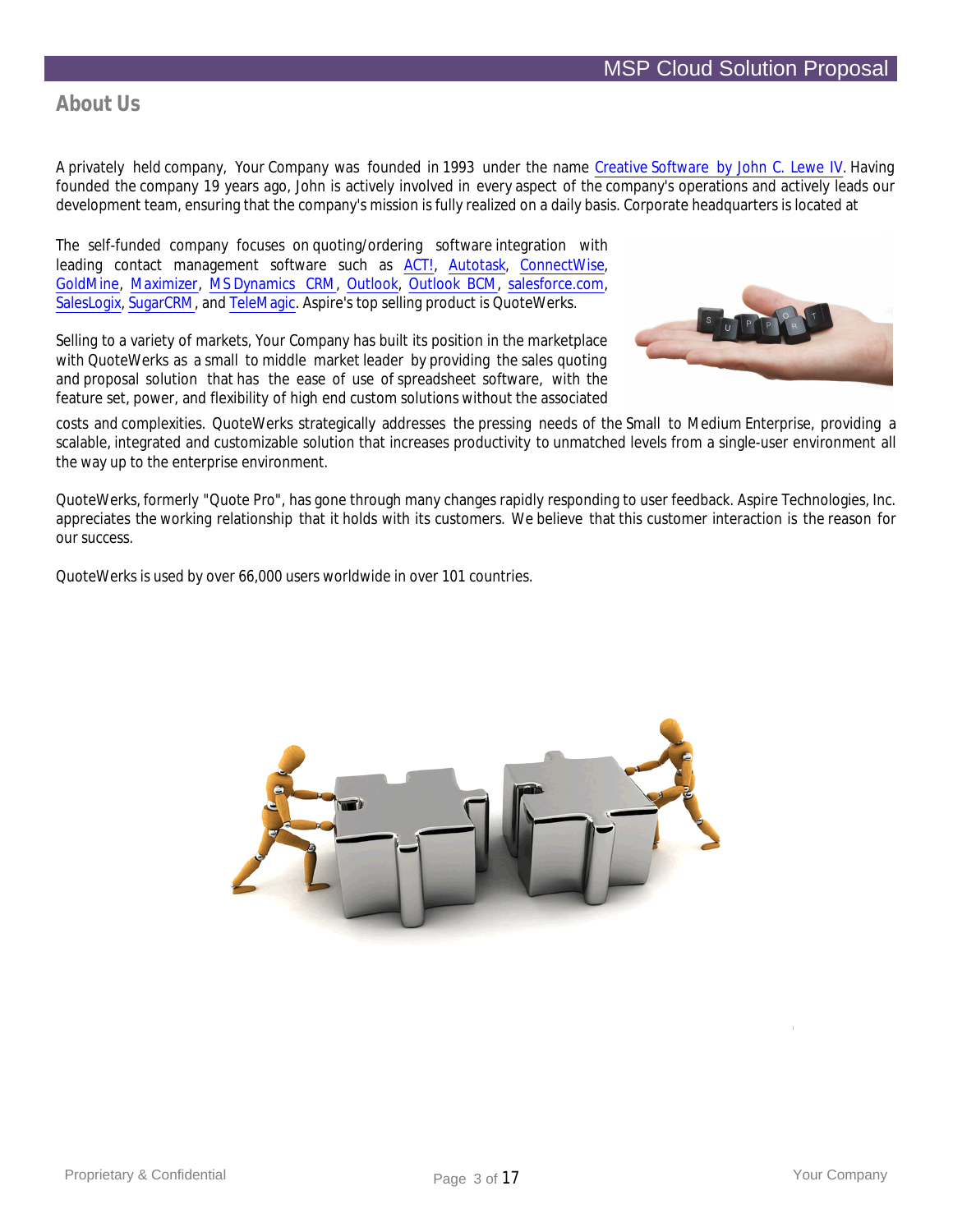# **The Your Company Advantage**

When dealing with Your Company, you can expect more!

## **Support**

We offer voice technical support. You can easily pick up the phone and reach us. Our customers tell us that we are very responsive to pre-sales and post-sales technical support inquires. We believe in providing our prospects and customers with an exceptional level of service, and therefore all of our knowledgeable staff can handle both sales and technical support inquires so you do not get the run around.

#### **Specialized support for technology resellers and IT Industry Distributors**

While QuoteWerks is used in most industries, if you are a technology reseller like an IT Professional or A/V Integrator, we have some functionality specific to your industry. The Professional and Corporate Editions have specialized features to integrate with D&H, Ingram Micro, SYNNEX, and Tech Data's product and pricing information.

## **QuoteValet - Online Quote Delivery and Acceptance**

QuoteValet is the online quote delivery and acceptance vehicle for QuoteWerks. QuoteValet is a more robust way to deliver quotes to your customers and prospects. Rather than attaching a PDF file to the quote and emailing it to your customer, QuoteValet will create a personalized web page to present the quote on quotevalet.com.

## **Software Company or Consulting Company**

We are a software company. We focus on developing an intuitive, easy to use, well documented product that does not require paid consultant time just to install or use. We have a well documented user manual, tons of tutorial videos, and you can reach us on the phone (included) for technical support, so you don't have to pay us to learn our software. For those that would like additional assistance, we do offer Professional Services.

## **Affordable**

QuoteWerks is cost effectively priced starting at USD \$199 for a single-user. It is a one-time purchase, not a monthly subscription. Our licenses are sold per concurrent user, not per named user, so if you have someone that only occasionally uses QuoteWerks, you don't have to buy a license for them. You will be hard pressed to find a product that costs less, and that delivers so much.

## **Our Mission**

We believe in old school values and are proud to continue these traditions where businesses are honest in their practices and deliver high quality, reliable products and make them available for a fair price. Our company mission is to create inexpensive, turnkey, and reliable sales quoting software to be used by companies in most industries by adhering to the fundamental needs of the quoting process. We strive to be available to our prospects and customers for pre-sales and post-sales customer service and to provide knowledgeable honest responses in the best interest of the customer. We do not strive to make the most money (at the expense of poor customer service) or be the largest company (bigger is not always better in our book), but rather strive to build a strong resilient company that focuses on a quality experience for its customers, prospects and employees.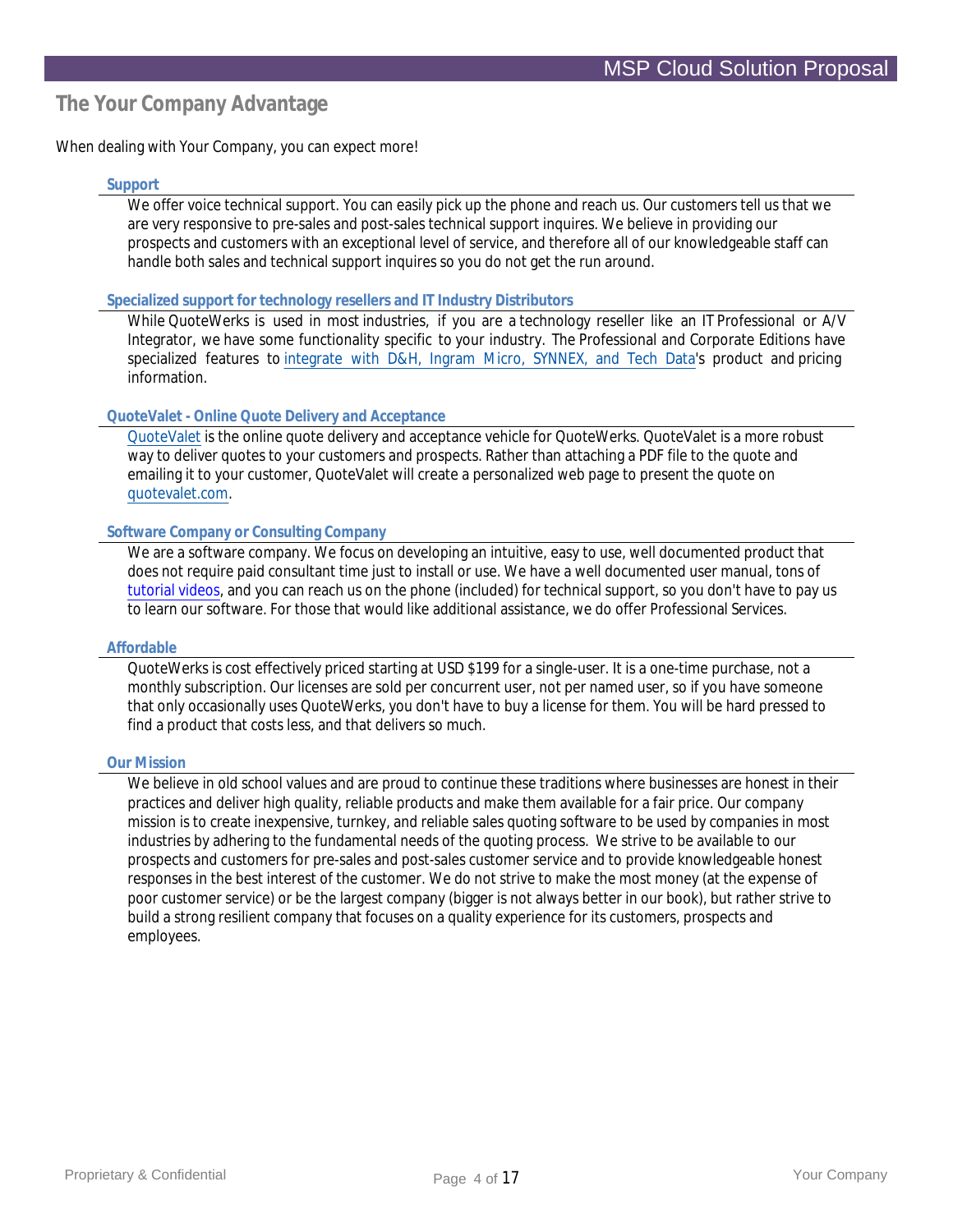# **Benefits of Cloud Computing**

## **What is the Cloud?**

It is very hard to separate the concept of the physical computer from what the computer actually does. A computer is nothing more than processing power, memory, and storage. As businesses and technology advances, so does the need for more storage, more memory, faster processing… however none of us appreciates the need for this frequent capital expense, especially for an item that depreciates so quickly and is worth nothing at the end of its life.

MSP has taken all the risk and expense of that capital purchase and moved it to our acclaimed datacenters, from which we now deliver your entire technology as a service. And this data is dispersed for redundancy to avoid a single point of failure. Your desktop is delivered via our unique WebTop platform.

|                                | Leadwhee to surely. Two months were Talking arounded.<br><b>P</b> Announcements                        |  |
|--------------------------------|--------------------------------------------------------------------------------------------------------|--|
| <b>B</b> Mord 2010             |                                                                                                        |  |
| <b>B</b> Outlook 2010          | Company lunch in the main conf. room at 1:30pm<br>Poted a few moments age by Rajoh Kramden             |  |
| <b>N</b> Xenigo ANC            | User Pol.                                                                                              |  |
| G Access 2010                  | Profed 05/11/2010 7:14 PM By Edward Norton                                                             |  |
| <b>X</b> Evol 2010             |                                                                                                        |  |
| <b>B</b> PowerPoint 2010       | Bew Announcements (3) CAS Announcements (5)                                                            |  |
| <b>b</b> File Manager          | <b>O</b> My battes                                                                                     |  |
| <b><i>O</i></b> victors 4      | You have 17 new emails                                                                                 |  |
| Steven Admin                   | My Inbenetts   My Calendar (R)   My Tesks (R)                                                          |  |
| A RS Dynamics 2010             | <b>T. My Weather</b>                                                                                   |  |
| <b>Chrometone</b>              |                                                                                                        |  |
| <b>R</b> tool2 visit           | Long Beach, CA: 64.2 %, Cloudy                                                                         |  |
| <b>K</b> Server Layout vice    | <b>Tursday</b><br><b>Friday</b><br>Saturday                                                            |  |
| <b>B</b> Senar management door |                                                                                                        |  |
|                                | 71.16                                                                                                  |  |
| <b>L</b> Sand Stories          | 72 19<br>63 40<br>73.9<br>65.66                                                                        |  |
| · Iron                         | 63.98                                                                                                  |  |
| · Mill University<br>· Waan    |                                                                                                        |  |
| <b>4 Stip Alliance</b>         | <b>Baynes</b> Iva                                                                                      |  |
| 4 Monson                       | Presently Heatheding<br><b>Search Schiefs</b>                                                          |  |
| <b>9 Chiu</b>                  | <b>Stage</b> R<br>٠                                                                                    |  |
| $+$ out                        | <b>Requests</b><br>Open<br>District Manager<br><b>hier Hiters</b>                                      |  |
|                                | <b>Inaccepted Accepted Closed</b><br>07/15/2010 Wel 07/22/2010<br>Older than 24 hours<br>D Sepot power |  |
| <b>C. B. Hy Shortrain</b>      | Extension<br>For External of<br>$\theta$<br>ò                                                          |  |
| · Cobara                       | D Newtonewya MSP33<br>For Internal Support Council<br>17<br>Case # v                                   |  |
| · cow                          | w<br>Company User -<br>$\theta$<br>117033                                                              |  |
|                                | ٠                                                                                                      |  |
|                                | <b>Thissa Card Address of All Cape Journals</b><br>Opened on v<br>07/22 2:05 PM<br>Issue               |  |
|                                | Status Support Group<br>Test ticket                                                                    |  |
|                                |                                                                                                        |  |

As such, the server and server room disappears. It is provided, in IT terms, from the "cloud".

## **Why should I move my business to the Cloud**

From an accounting standpoint, you eliminate the capital expense incurred with a new server (or servers) and deployment, along with the required operating system and common applications like Microsoft Office. Instead, you transition into an operational expense that you can plan and budget for.

From a technology standpoint, you no longer need to worry about power outages, hardware failures, offsite backup, internet outages, and expensive maintenance fees. You get rid of hardware and software obsolescence by maintaining the latest versions of the programs and features you need.

From a business standpoint, you avoid costly downtime and the need to maintain application updates across multiple systems. You gain the ability to work and access from anywhere and save thousands on deployment and maintenance costs.

## **Is it less expensive?**

When you take into consideration the cost of hardware, power, software licensing, setup, support, maintenance, downtime, and add the benefit of location flexibility and business continuity, most companies realize a MINIMUM savings of 30% while others greatly exceed that! In this economy, that is a HUGE benefit!

## **What is included?**

Services are based on the plan you choose. Our services include full hosted office solutions including Microsoft Office, SharePoint, and even your own Line Of Business applications. This flexibility allows our clients to move to the cloud at their own pace while maintaining the integrity of their data. You can even access data stored across multiple cloud providers!

## **What about speed?**

For the most part, services performed in the cloud are faster than on your current network infrastructure. That is because there is no data travelling "across the wire". All of the computer desktops and applications are stored on the same infrastructure, so access to data is immediate, unlike a local network which often has to send data across the network cables.

#### **Do I still need my desktop?**

You can access your cloud services from any device. That includes your current desktop, a "thin client", your home iMac, Windows Phone, Droid, or even that new iPad you just got! In fact, our motto is "Anywhere, Any Time, Any Device."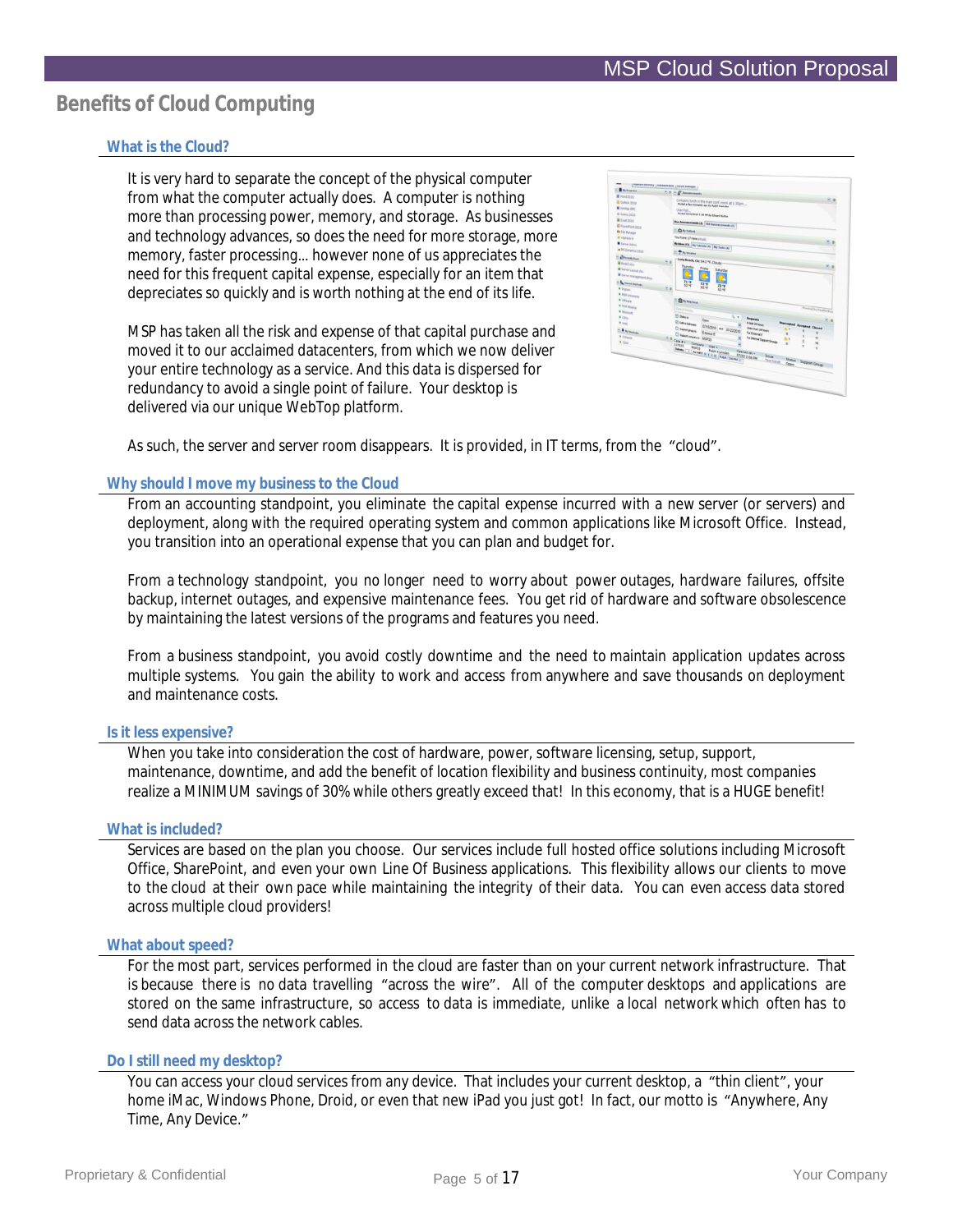## **Plan Descriptions**

## **MSP Cloud Base WebTop Platform**

The MSP WebTop is the base delivery of the entire cloud architecture. From the WebTop, clients can access their entire infrastructure from any web browser, effectively negating the need for a traditional desktop computer and providing full access to current data and business applications. All of our cloud programs include this base WebTop and full helpdesk support.

- $\checkmark$  Branded Cloud WebTop
- Web-based Control Panel
- $\checkmark$  Application Management and Access Control
- $\checkmark$  Access to all licensed Programs
- $\checkmark$  Required Base Licensing
- $\checkmark$  Access from Multiple Devices
- $\checkmark$  Integrated Helpdesk and Tracking<br> $\checkmark$  Employee Directory
- Employee Directory
- Hosted Exchange Email with Email Security
- $\checkmark$  1Gb Email Storage and 2Gb File Storage

## **MSP Cloud User License Options**

Many services are offered a-la-carte, allowing customization of the cloud experience to meet the various demands of different companies. As such, you only pay for what you use. It is truly utility-based computing. Software options include:

- $\checkmark$  Microsoft Office 2013 Standard
- $\checkmark$  Microsoft Office 2013 Professional
- $\checkmark$  SharePoint Services
- Microsoft SQL Server
- $\checkmark$  Microsoft Visio
- $\checkmark$  BlackBerry Services

*\* Other Microsoft Software available upon request. Client provides licensing for additional non-Microsoft applications.*

## **MSP Cloud User Options**

Since the traditional server model is no longer necessary, most clients find their storage needs greatly decreased as they are no longer required to back up multiple servers, entire operating systems, or even old, unused data. In fact, conversion to the cloud is a great time to clean up the network. While we find that most clients fit into our base offerings, there is always a unique need for different options, among which include:

- $\checkmark$  Additional Storage and Backup
- $\checkmark$  Premium Access for Graphics Driven Users
- $\checkmark$  Non-user company contacts
- $\checkmark$  Secure 2-factor Authentication

## **MSP Cloud Dedicated Server Options**

The cloud is able to leverage many common features and functions among multiple clients, however many companies have unique and special applications that require dedicated servers to provision resources exclusively to users at that company. As such, MSP provides an array of customized server options and backup solutions to meet those needs. For those clients with very basic requirements, we offer a shared community grid that allows access to most common applications without the need of a dedicated server.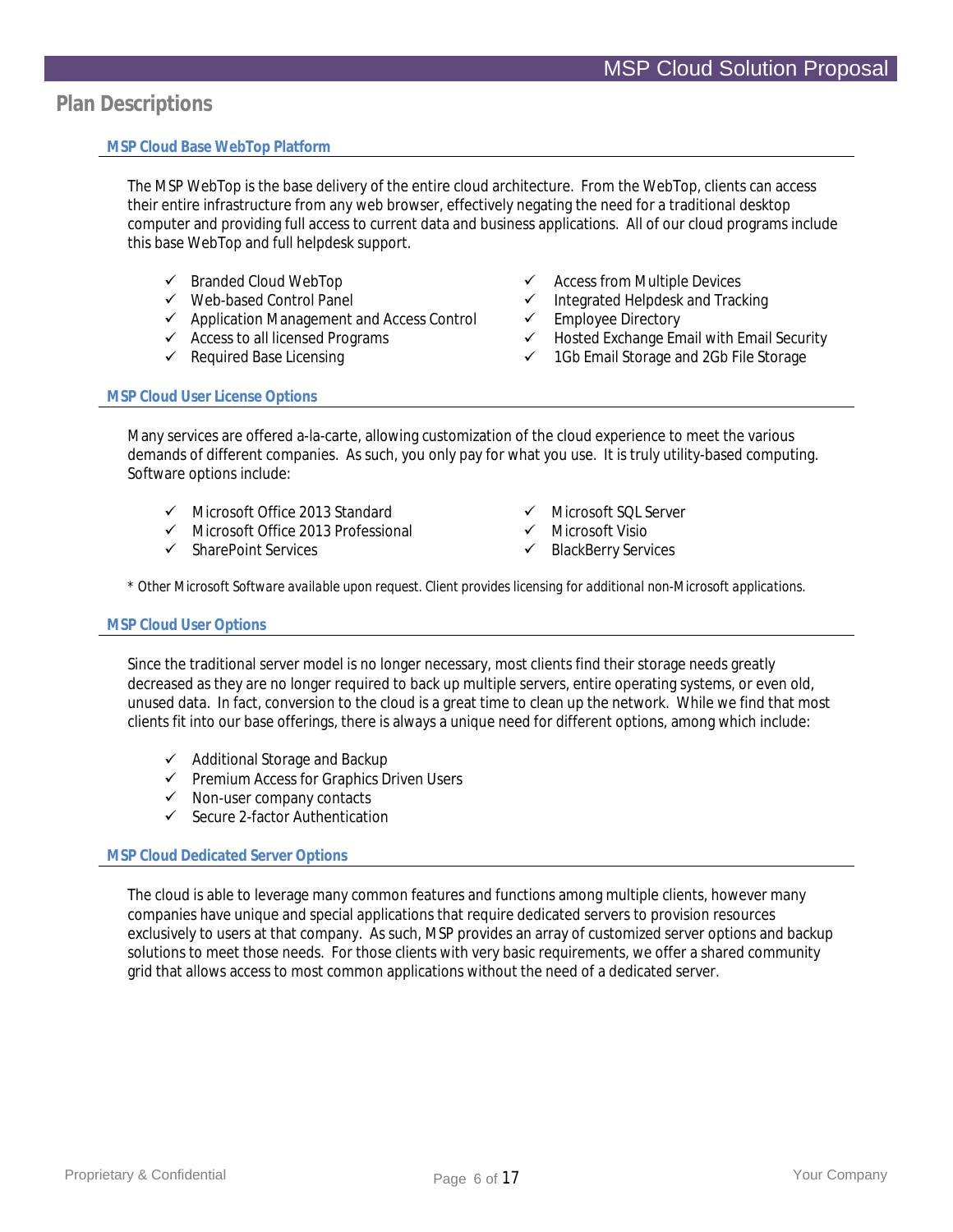#### **Additional Options**

Your Company offers a host of complementary services to your cloud offering including:

- $\checkmark$  Email Archiving Archive your email with unlimited storage and retention policies
- $\checkmark$  Email Encryption Automatically encrypts sensitive email information including social security numbers and credit card info to keep within regulatory compliance.
- $\checkmark$  Managed Security Services Allow MSP to manage your office security with a hosted, managed firewall and monitoring platform at your location
- Local Workstation Support Automate patch management, updates, and local antivirus protection, providing a complementary solution to our hosted cloud office and complete IT protection of your local and remote platforms

See our **Additional Services** page for a host of other IT services we offer.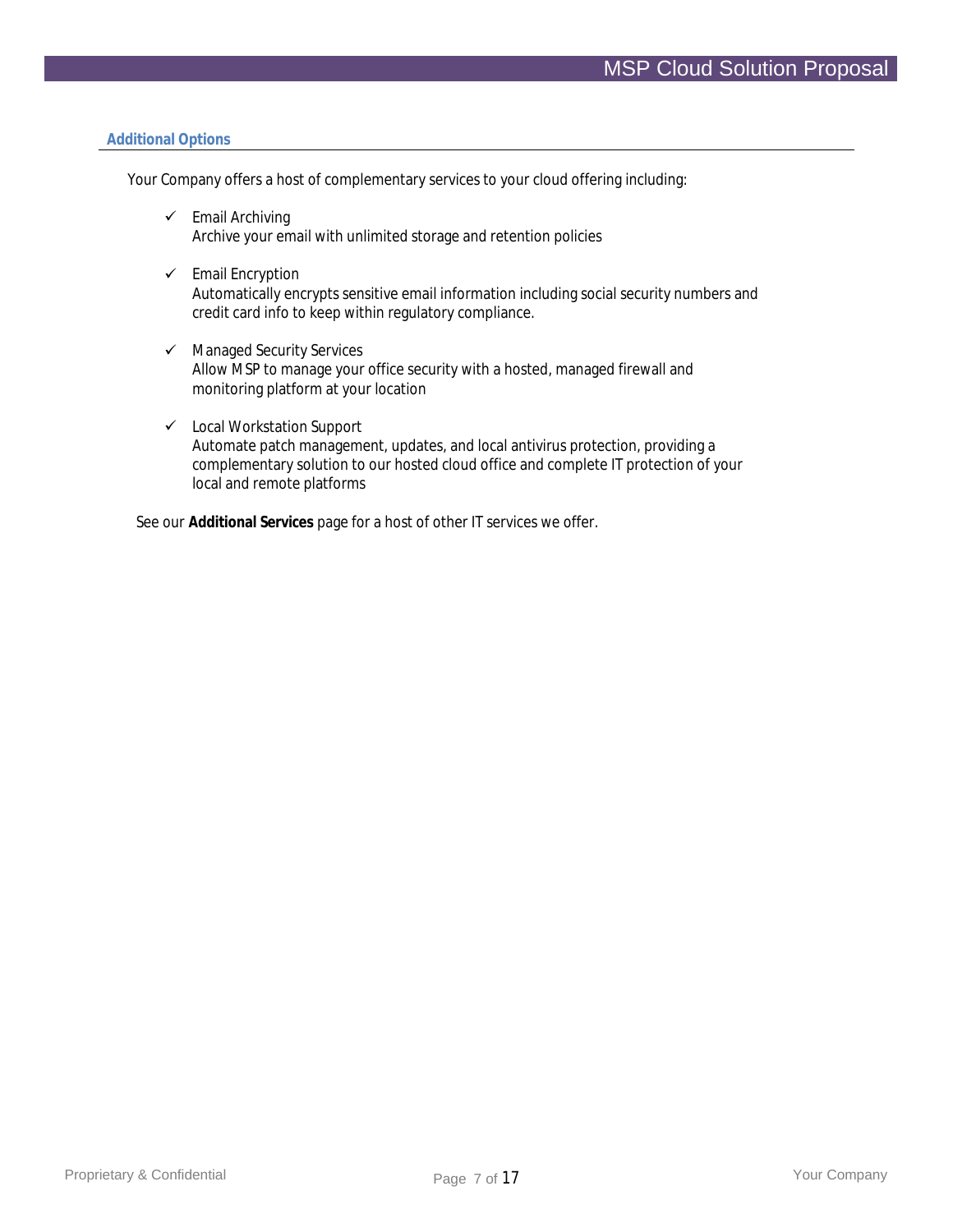## **Scope of Work**

Moving your company IT to the cloud can be a little like living through a home renovation. There can be very unpleasant surprises along the way if the process isn't carefully detailed in advance, and if the people you contract with are not highly detail oriented, and technically top-tier.

Moving to the cloud, even with all of its attendant benefits, may turn your anxiety dial up a notch or two. It 's almost unavoidable. But you should know that handling migrations is something we do every day, and do very well.

Our migrations teams are authorities on the subject and work as a dedicated migrations department. "Dedicated," meaning that this is all that they do, though it also describes their level of commitment to making the move as close to flawless as can be.

The following migration map is one that we have perfected over the years at Your Company. It keeps surprises to a minimum, and guarantees a high level of involvement, and understanding, for each of our clients.

**1. Project Scope and Evaluation**

Before we set off on a journey, we need to know where you are headed. You will be working with an MSP Business Development Executive, and will be provided a detailed project check list. The goal is to make sure that all of your IT choices reflect the goals of your business. The first step in the migration process then is to review this list and reaffirm exactly what your objectives and needs are.

For larger clients we construct a project management website. This gives everyone a central place to update and access information as the migration proceeds. It becomes a convenient and detailed reference that enables you to see exactly where we are at any point in time.

2. **Transition Team Launch**

As the name suggests, this is where our transition team reviews the migration in detail and discusses how best to accommodate your particular needs throughout the transition. We might learn, for example, that the best time for the migration to take place is evenings rather than weekends. Weekends may be your busiest time. This step helps us to specify what will happen when.

There may be variations in the migration needs of each of your offices. Whatever your concerns, whatever your priorities, everything is noted and built into our approach. There are always questions, not only during our Team Launch meeting, but throughout the entire migration process. No question is too small or unimportant. The more you know, the more comfortable you'll be. The more we know, the smoother things will go.

3. **Discovery and Analysis**

Once we know where we're headed we need to know where you presently stand. To answer that question we execute a comprehensive IT environment inventory. We note such things as the scope of your IT assets—servers, data, printers, applications--where they're currently housed, how they are configured, what their interdependencies are, and their level of stability.

We look at where your users are located and appraise your connectivity to ensure that their applications work flawlessly in the cloud.

We might discover that some of your applications are "vintage" and recommend upgrades. Or they may be applications that we know to have built-in shortcomings, even though they're new. This can be an ideal time to fine tune a number of things to maximize performance.

Discovery and Analysis is a critical step. It's essential that it be handled in a detailed and systematic fashion, and your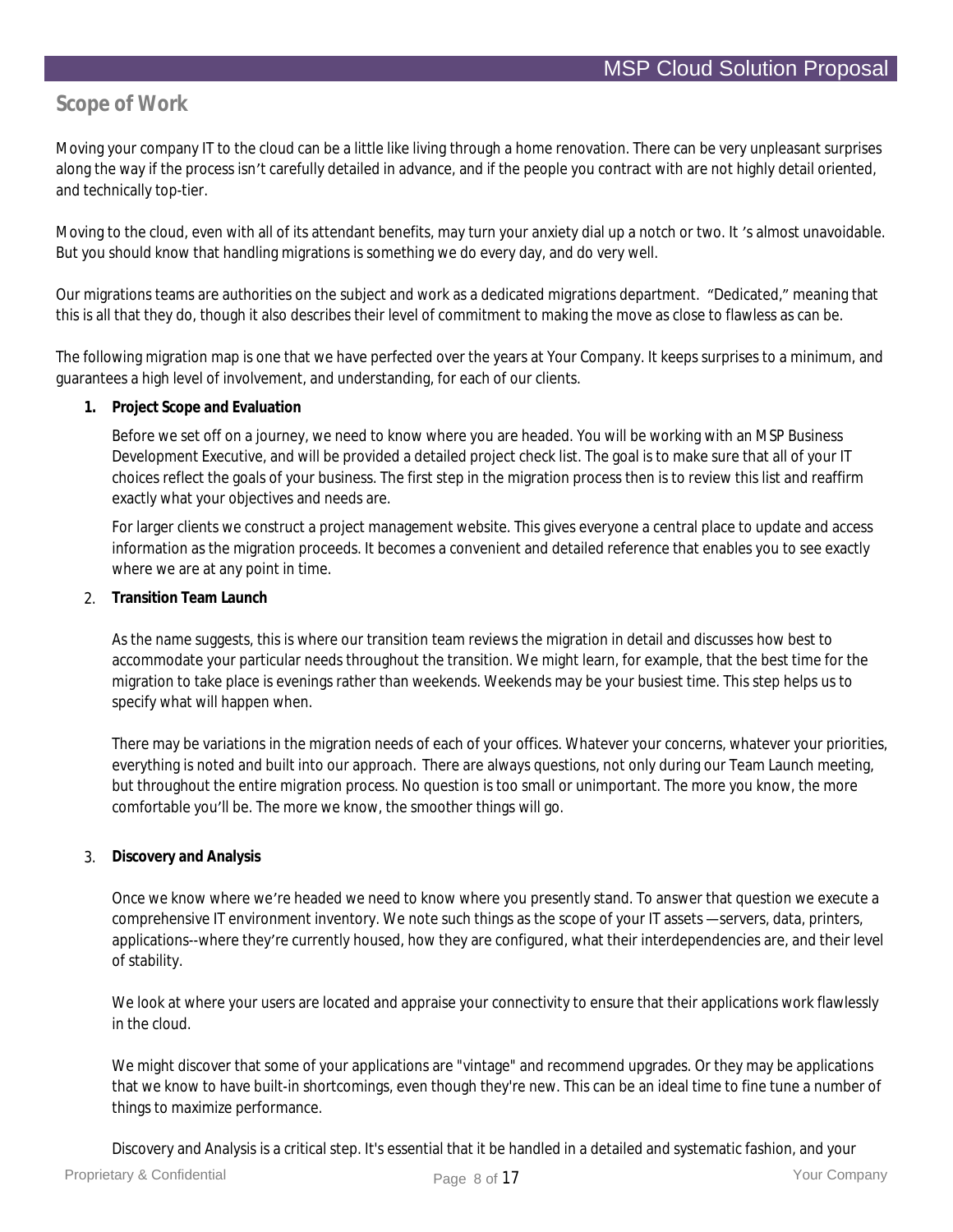involvement is invaluable.

4. **Planning and Scheduling**

A migration can be as quick as two weeks, or take up to eight. This depends on the size and complexity of the job. Each step of the physical transition is scheduled in advance. Each member of our team is briefed on what they 'll be doing each day of the migration. Our process, while detailed, actually helps us to complete our migrations more quickly than the industry norm. We're also very good at staying on schedule.

5. **Provisioning Solutions**

Here is where the solution is built. Servers. Storage. Disaster Recovery. Everything that was specified is implemented. Standard applications are the first thing we pre-install. Next, we provision your custom business applications.

Your user and group accounts are then created. We have a dedicated department that handles the deployment and management of client-specific applications. If needed, or if you prefer, your venders or consultants can be engaged at this stage.

We're particularly careful to note what permissions each person should have and in which departments they reside.

This is the stage of your migration where we train your IT Director, or whomever you designate as Transition Manager, in portal use and management. If there are multiple people in your company who should have these skills, we can train them as well. Their knowledge will span everything they need to know to simplify their jobs, including managing account permissions and portal content.

6. **Testing and Training**

Before going live, your applications have to be tested in their new environment. The goal is to resolve any software hiccups that may arise prior to going live. In most cases we use a copy of your real data to run these tests. Complex applications are tested the same way. We take a snapshot of real data and then work with it in a test environment.

For larger deployments, we create a User Acceptance Group. We give this group User Acceptance Training, and then we set them loose to explore, play with, and use the portal every way they can think of.

We ask them to give your data, applications, and portal collaboration capabilities, everything that's at their disposal a workout. When everything works like a dream, you'll give us the go-ahead.

Two to three days before going live we offer training sessions for everyone in the company. These require one hour time blocks and can be done remotely. Many of our training videos are online.

## 7. **Cutover**

We're getting very close now to taking you into the cloud. During Cutover we migrate your company assets, such as your email, applications, database, and document management systems to an MSP Data Center from your in-house servers or from another provider.

In most cases, this information is transferred electronically. Occasionally it requires a physical transfer prior to loading. Anything we ship on physical media is encrypted, and we send duplicates using two different carriers, ensuring against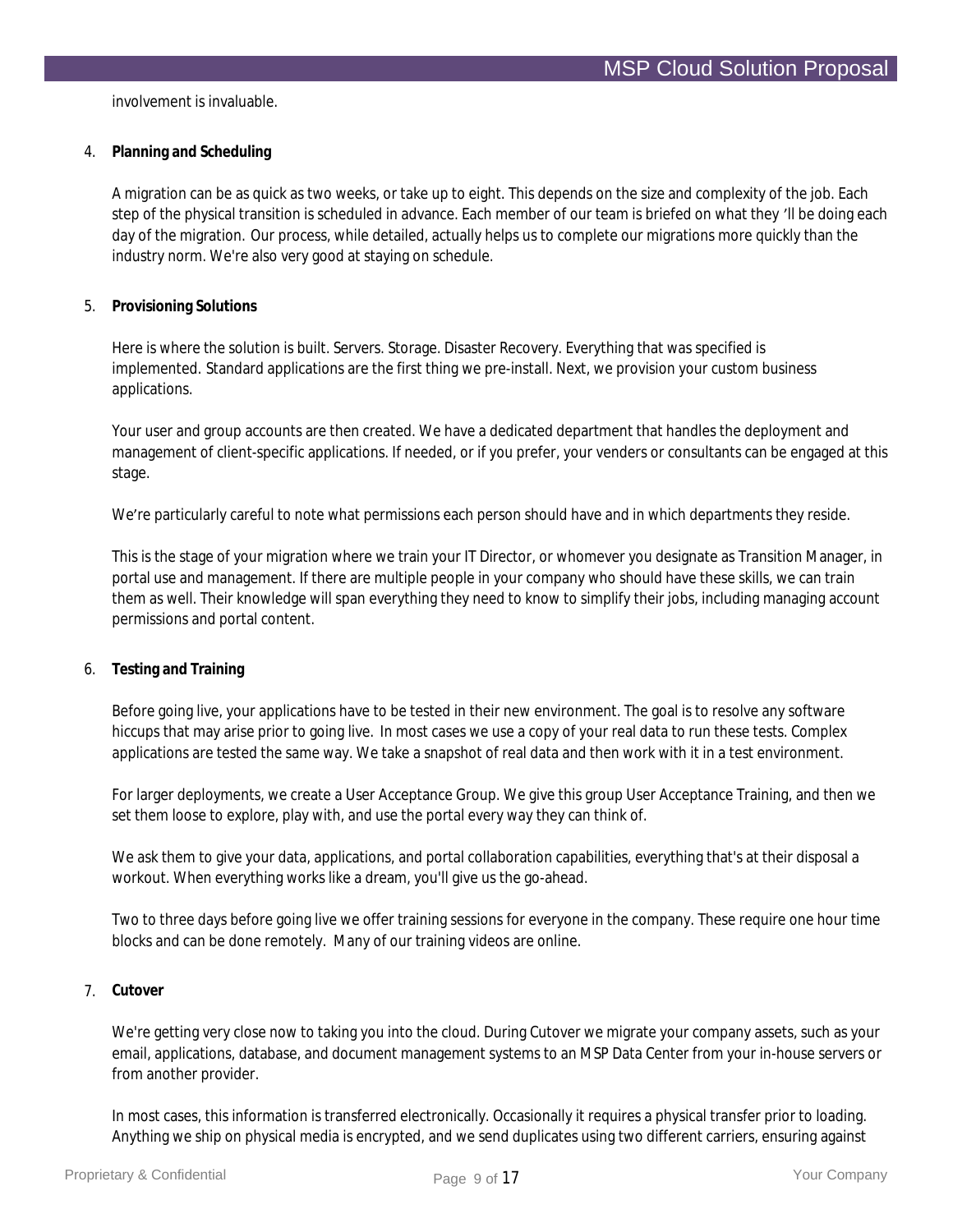loss and migration delay.

Many clients are particularly concerned about losing email data during a migration. We take email as seriously as every other IT asset. All mail traffic will be queued for a short duration. Nothing is lost or returned. If you need extra assurance as to how thorough we are, we'll be happy to detail this process with you.

#### 8. **Go Live Task Force**

This is your first day as a company with The Power of the Portal. To help make everyone 's transition as smooth as possible we assign a Go-Live Task Force. This is a group of extra technicians standing by on our end. Depending on how large or complex your migration happens to be they'll be ready to assist throughout your inaugural day, or for some days afterward.

#### 9. **Champagne Week**

Champagne Week is your first week in the cloud. Here, your Account Manager will spend extra time with you making sure that everyone has whatever level of additional help they need. Yes, a bottle of champagne will be opened.

As time goes by, and your company begins to leverage all of the advantages of the cloud, you 'll come to appreciate how appropriate it was to begin with a glass of champagne.

#### 10. **Analysis and Review**

This is a step we undertake internally. Each quarter our team meets to discuss our migration process. After hundreds of migrations, across a very broad range of industries, our approach and people are quite polished, but Analysis and Review helps guarantee that we remain top-tier.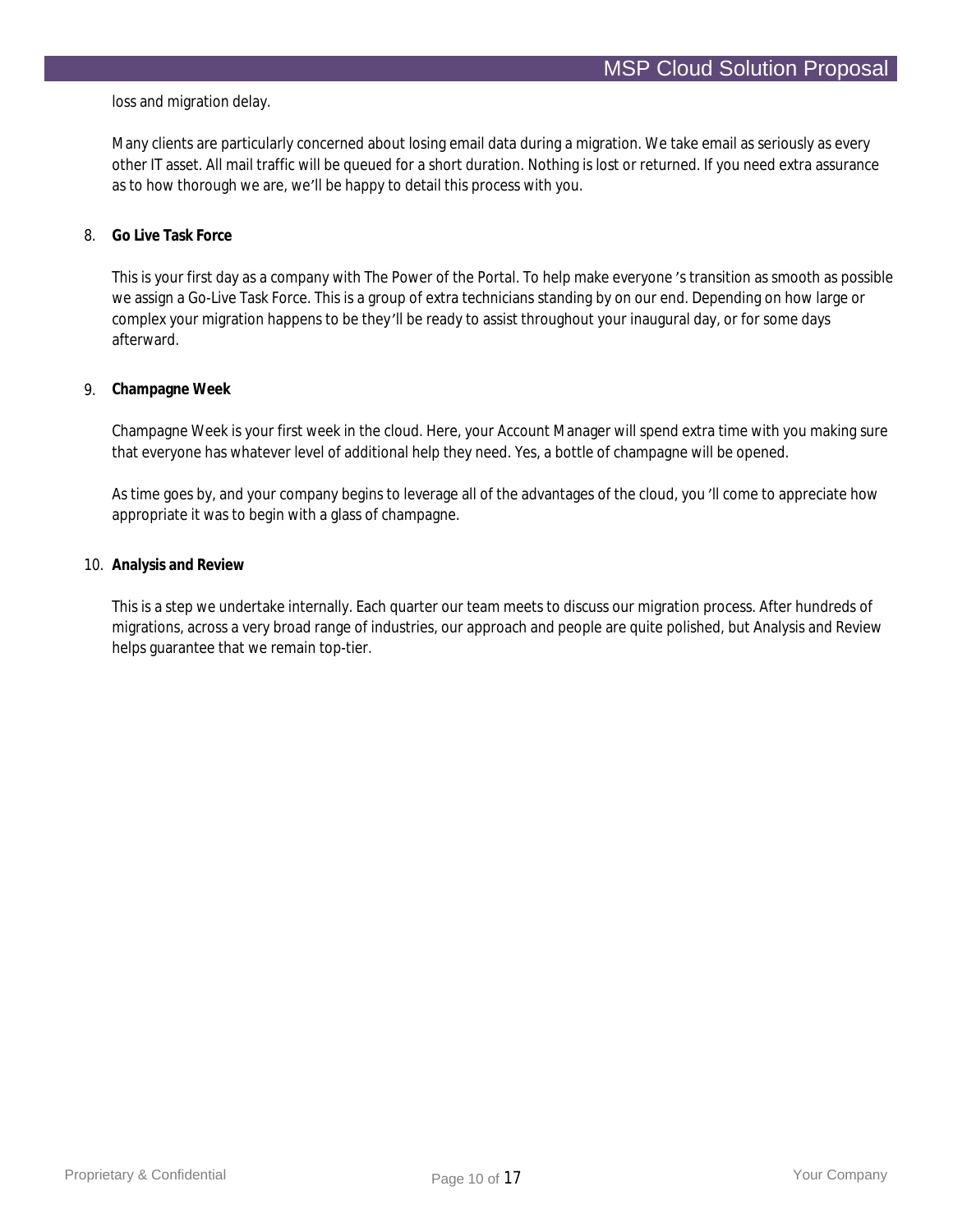## **Support and Management**

Traditionally, the IT support company profited when a client experienced issues. As a result, there wasn't much incentive to ensure trouble-free operations at the client site. There has also been a constant drive for upgrades, migrations, and projects.

By leveraging a combination of cloud technology and correcting this misalignment of services, we accomplish multiple goals. First and foremost, our clients have the benefit of always using the newest technology platform, allowing them to be more productive without a constant outlay of capital expenses. Second, our fixed cost support services don't allow us to profit when you have problems. Our engineers use cutting edge tools to proactively identify potential problems and address them before they cause downtime. By offering our solutions on this fixed fee model, we are incentivized to ensure that you have trouble-free operations and minimal downtime, driving efficiency and profitability in your company. In fact, the more reactive service we are called upon to perform, the less profitable our solutions become. We call it "having skin in the game" since our goals are 100% aligned with yours.

**Some not-so-obvious benefits of MSP Cloud solutions:**

- No obsolescence! Your cloud platform is constantly up to date and using the latest in technology.
- The person you go to for "techie" stuff can now focus on his/her primary job function(s)
- The majority of your IT expenses are converted from capital to operational, adding valuation to your business
- You have the benefit of a "full-time" IT staff without the cost of a single employ
- Your IT staff is never on vacation, never gets sick, and doesn't require benefits
- You never need to buy a server again!

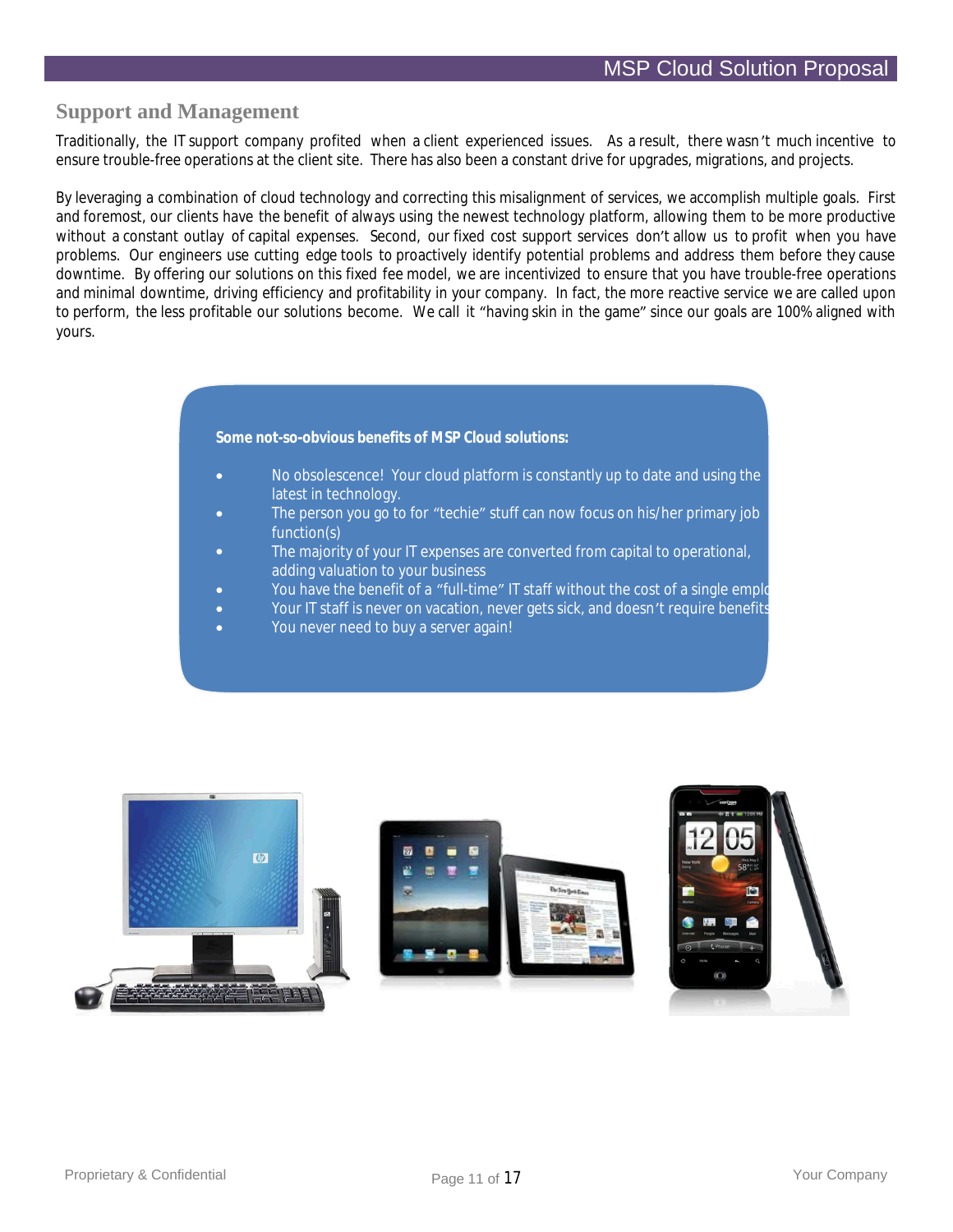# **Solution Summary**

| <b>QTY</b> | <b>DESCRIPTION</b>                                                                                                                                                                                                          | <b>UNIT PRICE</b> | <b>TOTAL PRICE</b> |
|------------|-----------------------------------------------------------------------------------------------------------------------------------------------------------------------------------------------------------------------------|-------------------|--------------------|
|            | Hardware                                                                                                                                                                                                                    |                   |                    |
| 1          | HP ProLiant ML350 G6 5U Tower Server - 1 x Intel Xeon E5620<br>2.4GHz - 2 Processor Support - 8 GB Standard/288 GB Maximum RAM<br>- DVD-Writer - Serial Attached SCSI (SAS) RAID Supported Controller<br>- Gigabit Ethernet | \$2,851.20        | \$2,851.20         |
| 1          | HP StorageWorks D2600 Hard Drive Enclosure                                                                                                                                                                                  | \$3,374.60        | \$3,374.60         |
|            | Services                                                                                                                                                                                                                    |                   |                    |
| 3          | Managed Anti-Virus with Standard ITSS                                                                                                                                                                                       | \$6.00            | \$18.00            |
| 3          | Managed Spam with Standard ITSS                                                                                                                                                                                             | \$4.50            | \$13.50            |

|                    | SUBTOTAL         | \$6,257.30 |
|--------------------|------------------|------------|
|                    | <b>SALES TAX</b> | \$500.58   |
|                    | TOTAL (ONE TIME) | \$6,757.88 |
| MONTHLY COMMITMENT |                  | \$31.50    |

\* Pricing is based on current hardware, software, and support licensing costs and is reflective of the current number of users. Pricing may increase automatically on January 1st each calendar year with a maximum annual increase of 5% each year to cover changes in vendor costs.

**Specifically excluded from this subscription unless otherwise provided as part of the agreement:**

- Additional project work of any kind (initial project deployment is quoted herein).
- The cost of any parts, equipment or shipping charges of any kind
- The cost of any additional software, licensing, or software renewal/upgrade fees of any kind
- The cost of any  $3^{rd}$  party vendor/manufacturer support or incident fees of any kind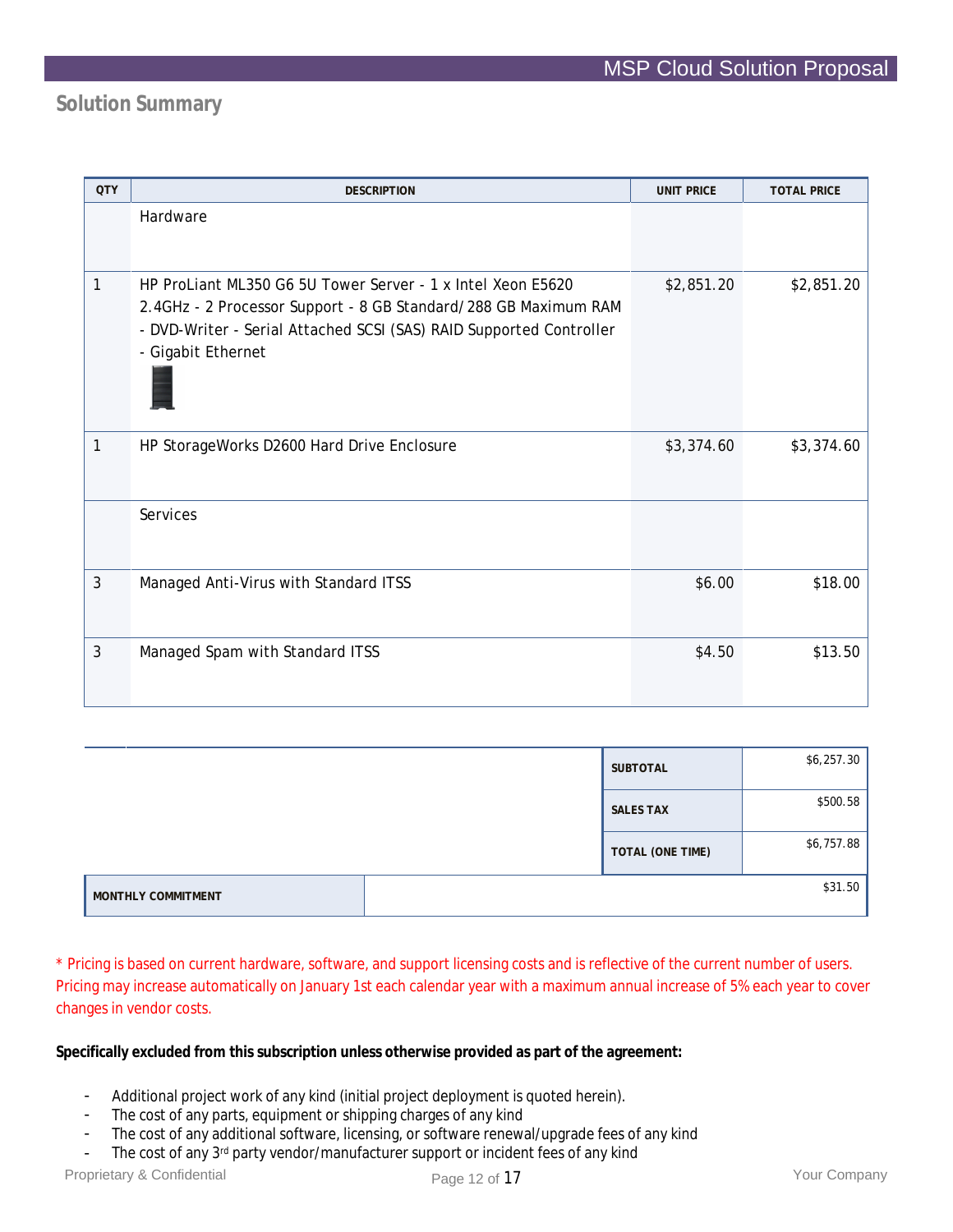- Failure due to acts of God, building modifications, accidents, fire, power failures, Client misuse or other adverse environmental conditions or factors
- Local workstation support unless chosen as an option within the agreement
- Backup of local client data outside of what is stored or provided by the MSP cloud services
- Network cable installation and testing of network cables
- Any pre-existing condition, as may be noted by MSP or the Client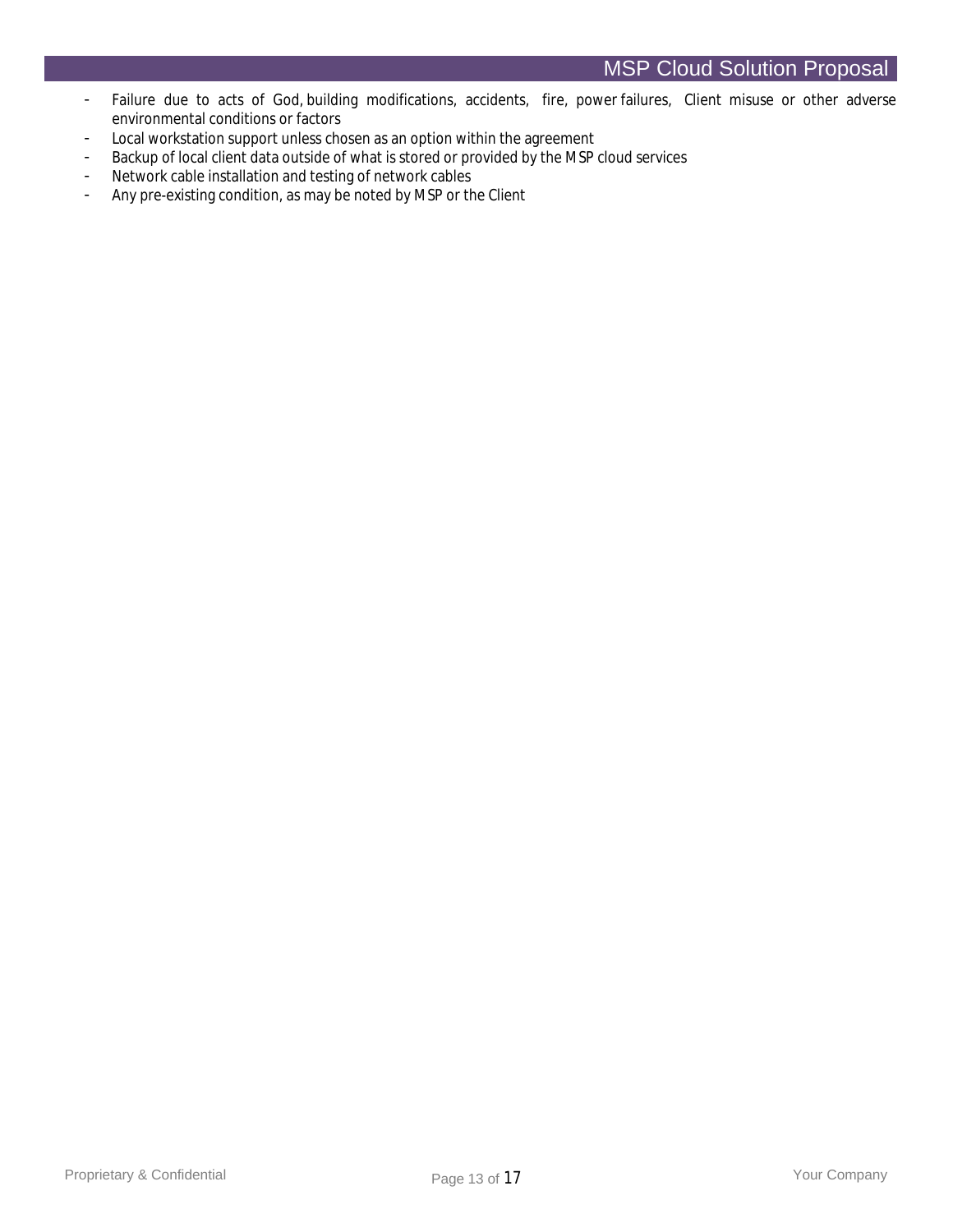## **Additional Services We Offer**

As a full-service IT firm, Your Company offers a host of additional services that will benefit your firm. Below are just a few examples of how we can further help your business:

## **IT Projects and Consulting**

Have an IT project that needs to be addressed? Need a technical lead for an existing project in progress? Need to manage a company move? MSP has over 20 years of experience in project management. We can help you bring a project to fruition on time and within budget. We can also work with you on design and implementation of a new project including line of business application deployment or even a major migration.

#### **Web and Graphic Design**

Has your website become nothing more than a static online brochure? Do you frequent websites of your competitors which are far more dynamic and captivating? Do you want to use your website as a tool to communicate with your clients and drive new business rather than something you feel you just need to have? MSP can make your website into a full Content Management System (CMS), presenting a more professional image of your business, providing an EASY way for your own team to keep it up to date and engaging, and tailor it to capture useful prospect data so that it becomes more interactive and serves as a true marketing tool.

MSP can even provide graphic design services to help develop a new logo, letterhead, or even full brand identity as well as standard marketing materials and other literature.

#### **Internet, Email, and Social Media Marketing**

Let's face it… the Yellow Pages are dead. It is imperative that we leverage the NEW media direction in order to properly market our business. That includes a combination of marketing tactics including email, online advertising, and even social media, which nobody can ignore. It is important to leverage these tools effectively to stand out from the crowd and engage the new generation of prospective clients. Let MSP help demystify the tangle of the Internet and bring your business to the next level.

#### **Managed Printing**

Have you ever truly calculated the cost to print a page? There is the cost of the printer, the toner, the print drum unit, repairs and maintenance…How about the cost of the toner that sits in your supply closet well after that printer is no longer in service? MSP can provide your business with a little-known way of saving 50% or more on your printing costs with a fully managed printing solution.

#### **Videoconferencing**

Most companies have overlooked this far too valuable tool, believing it to be too expensive for them or simply unnecessary. Do you have multiple offices? Do you have clients that may be out of the region? Do you travel frequently but require the need for face-to-face staff meetings? MSP provides some very creative videoconferencing solutions are prices you wouldn't think to be so low. All can be set up in a matter of minutes with very little training needed.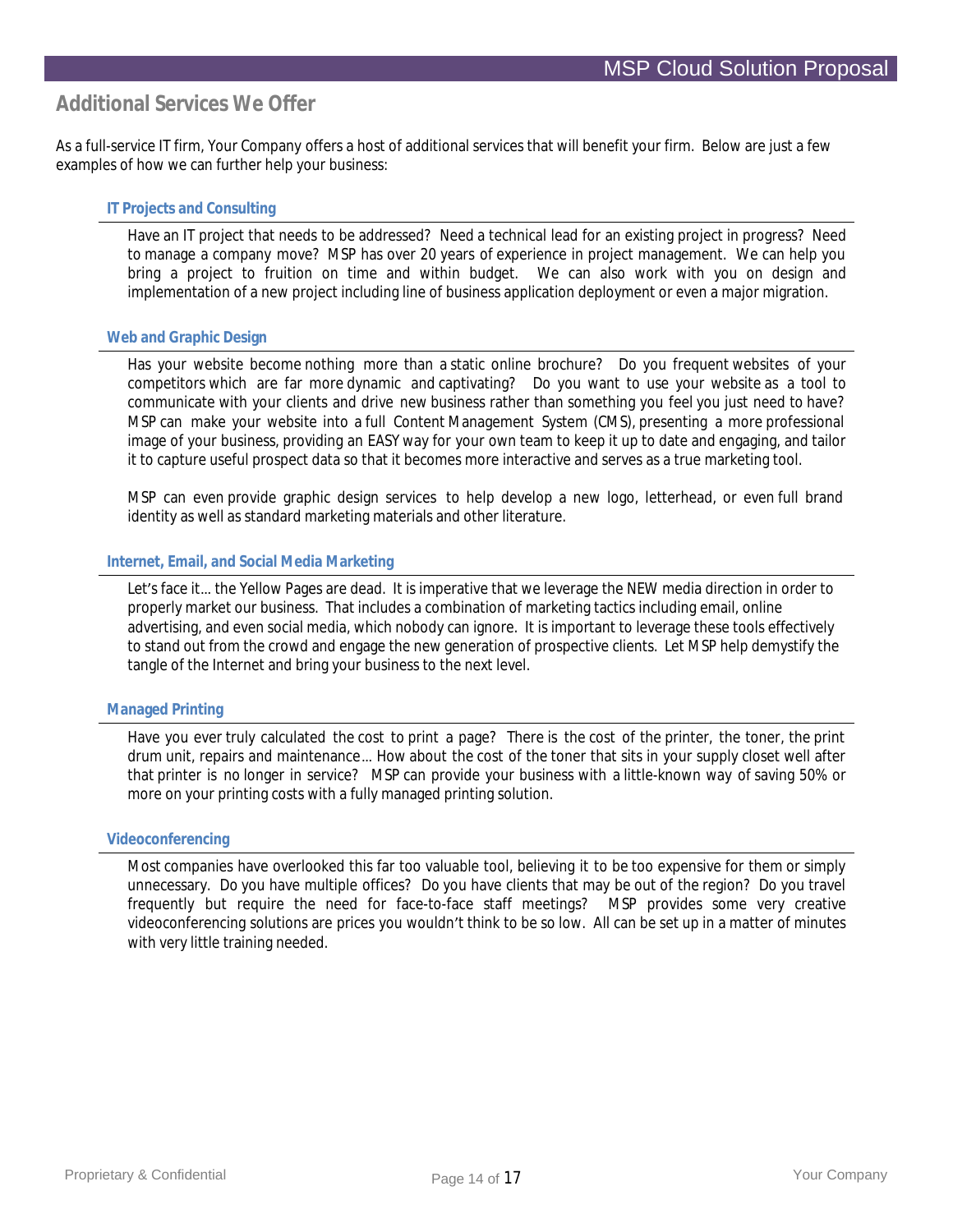# **Support Services Agreement**

This Agreement is by and between Your Company, a FL corporation ("we", "us", or "MSP"), and the person or entity signing below as a Customer ("you" or "Customer") and is made and entered into as of the latest date shown in the signature blocks below (the "Effective Date").

This Agreement sets forth the terms and conditions upon which MSP will provide services (the "Services") to Customer.

#### **1. SUPPORT SERVICES AGREEMENT**

1.1. **Services.** MSP shall provide Customer with the "Services"as described in this Agreement and as described in any schedules attached hereto (the "Schedules"). All such Services shall be subject to the terms and conditions of this Agreement and any terms or conditions printed on the Schedules. The term "Services", when used within a Schedule attached hereto, shall refer to the services to be provided under that Schedule only. MSP shall provide Customer with 60 days advance written notice of any changes to the terms and conditions of this agreement. Customer may choose to opt out of such changes with written notification to MSP within 60 days of receiving the initial change notification and terminate the agreement without penalty. Customer agrees to pay any outstanding charges on the agreement up and until the date of termination.

1.2. **Initial Schedules.** A Schedule may be deemed attached hereto only when both parties have executed and agreed upon the Schedule in writing.

1.3. **Remote Access.** MSP will attempt to resolve issues over the phone or via remote access. If an issue is unable to be resolved in the manner, MSP will schedule an engineer for an on-site visit. MSP reserves the right to dispatch an engineer for any phone support exceeding 30 minutes or at the sole discretion of MSP should common practice dictate it would be more efficient to address the issue onsite.

#### **2. SERVICE FEES AND PAYMENT SCHEDULE**

2.1. **Initial Setup Fee.** MSP will perform the INSTALLATION as detailed herein or in any attached schedules. Customer agrees to pay any installation fees defined herein.

2.2. **Monthly Fee.** MSP will provide the services to the CUSTOMER as detailed herein or in any schedules attached to this agreement. The monthly service fee will be invoiced on or about the 15<sup>th</sup> day of each month prior to the month in which services are provided, allowing you time to review your billing. For services based on a per-unit charge, customer agrees to pay any differences in fees arising from an increase in the units billed, whether they be devices, storage, bandwidth, or any other defined unit. Payment is made automatically via ACH on the first day of each calendar month. Payments made outside the scope of any agreement are not included in the monthly ACH.

2.3. **Late Payment.** Late Payment is defined: (a) for ACH payments, payments refused by the issuing bank, (b) for credit card payments, payments not received (including, for instance, if payment is refused by the credit card issuer or credit card is expired and no new expiration date is provided) within 3 calendar days of the due date; and (b) for invoiced payments, payments not received within standard terms following our sending it via e-mail to your billing liaison. There is a late payment penalty of 5% of the amount past due. In addition, all past due amounts, including the late charge, shall bear interest at the lower of two percent per month or the applicable maximum legal rate. If there is any late payment(s) on your account, MSP, at its sole discretion and without waiving other rights it may have, may suspend, interrupt, or disconnect the Services on your account, without notice to you.

2.4. **Hourly Rate.** The hourly rates are defined for all system engineers and are billable for services outside the scope specifically defined in this agreement or any attached schedule(s) and may be changed with 60-days written notice. Current hourly rates and billable minimums are published at

www.MSPyourbusiness.com/termsandconditions.html. Client agrees to verify current rates and minimum charges online prior to requesting any billable service. The hourly rate is for time worked and is not tied to a resolution.

2.5. **Billing Zone.** On-site services are billed "portal-to-portal". The hourly charges for on-site service begins when a billable staff member leaves the MSP headquarters and ends when that member finishes on-site.

2.6. **After-Hours.** All rates in this Agreement are based upon services provided during normal business hours defined as Monday through Friday, 8:30 AM to 5:00 PM EST.

2.7. **Travel Expenses.** MSP will invoice for any additional travel expenses to include parking and tolls.

2.8. **Additional Charges.** There shall be added to the charges due an amount equal to all taxes based upon all services, equipment, hardware, software, freight and other applicable charges. This includes all state and local sales and use taxes based on gross revenue, and any taxes or amount in lieu thereof paid or payable by MSP in respect to the foregoing.

2.9. **Billing.** MSP will invoice CUSTOMER for all additional approved services, charges, hardware, software, and taxes on demand according to customer terms. All fees for the services provided in this agreement are invoiced in advance and pre-paid.

2.10. **Terms.** All invoices and payments are due NET15 unless other terms are approved by MSP.

#### **3. TERM AND TERMINATION**

3.1. TERM. The initial term for Services provided is one year from date of deployment starting at the beginning of the calendar month in which services are deployed. This Agreement shall automatically renew for successive one year terms for the life of the Customer relationship. Customer may choose not to renew services for successive terms with a sixty (60) day written notice to MSP.

3.2. MSP will provide services in a competent manner, comparable to industry standards. If MSP does not provide services in such manner and cannot rectify the problem(s), within sixty (60) days from CUSTOMER written notice in which CUSTOMER identifies the problem(s), CUSTOMER will have the right to terminate the respective Schedule only.

3.3. MSP, at its sole discretion, may terminate this Agreement if CUSTOMER: (a) becomes the subject of any proceedings under the Bankruptcy Act or other insolvency law, voluntary or involuntary, if such proceeding is not dismissed within ninety (90) days; (b) suffers a receiver to be appointed for its affairs or property; or (c) enters into an assignment, or other an arrangement, for the benefit of its creditors, or suffers an attachment against or a seizure of a substantial part of its assets, equipment or its parts and inventories. However, CUSTOMER's responsibility for past due amounts shall survive each bankruptcy proceeding provided the acknowledgment of such liability by CUSTOMER will not affect the discharge of CUSTOMER regarding other general creditors.

3.4. In the case of default by either party under this Agreement, the defaulting party will reimburse the non-defaulting party for all costs and expenses arising from the default, including reasonable attorney fees if the non-defaulting party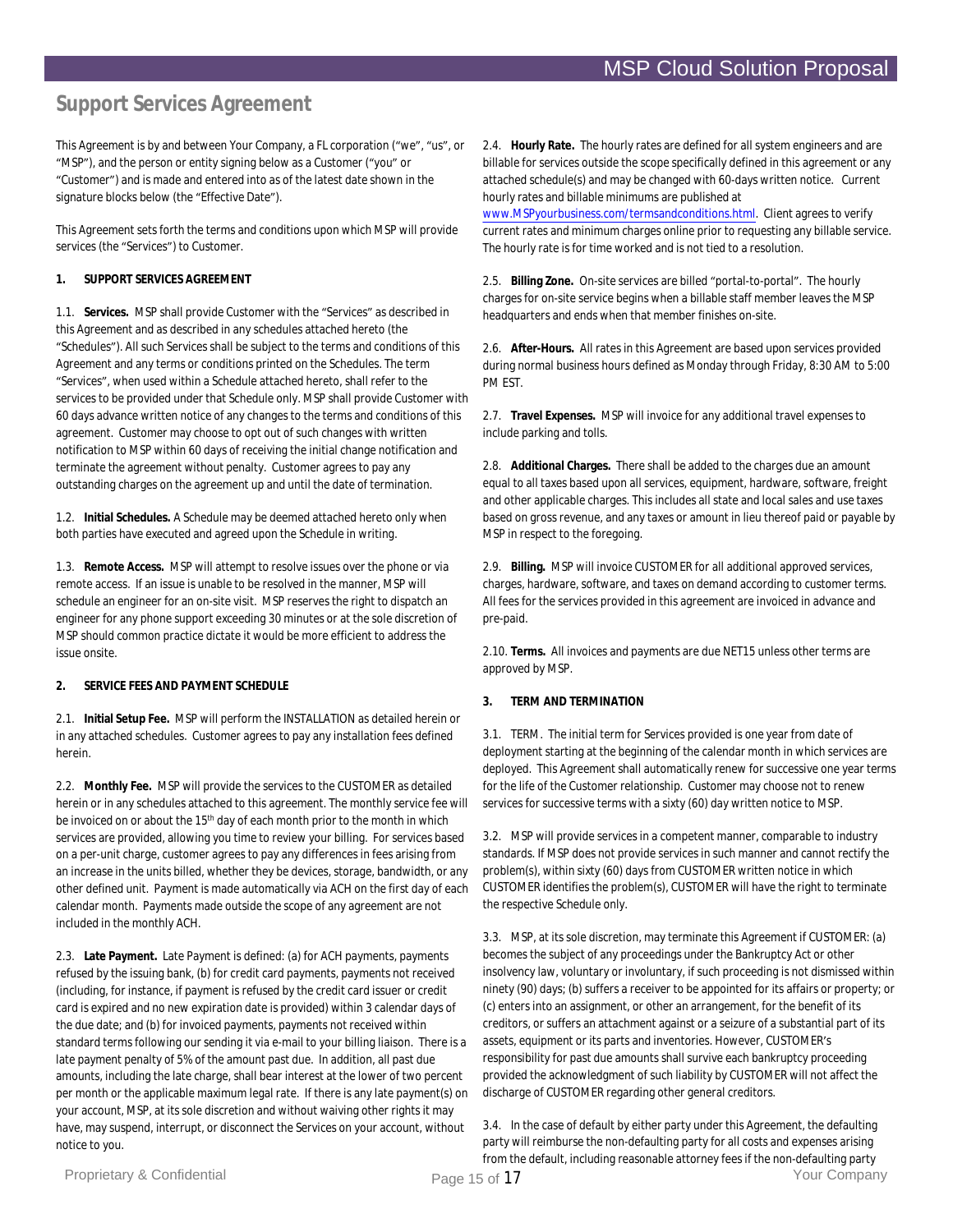engages in legal counsel to preserve or enforce such rights under this Agreement, including the collection of any payments due.

3.5. Termination of this Agreement will not adversely affect any right existing as of the effective date of termination. The rights and remedies provided under this Agreement are cumulative and in addition to any other rights or remedies available at law and in equity, and any other contract instrument or paper.

**4. OWNERSHIP OF DATA.** Backup data being stored both on provided equipment and at the Data Center remains the sole property of the CUSTOMER. If CUSTOMER chooses to terminate services, MSP will assist CUSTOMER in the orderly termination of services at its current rate structure. This could involve copying the backup image to an external drive. CUSTOMER agrees to pay MSP the actual costs of rendering such assistance to include hardware if necessary.

**5. LOANED EQUIPMENT.** CUSTOMER agrees that certain items, including by not limited to the NAS unit utilized by MSP in the execution of the backup service and the firewall used in the managed firewall service shall remain the property of MSP, and must be returned if requested. CUSTOMER further agrees to cease the use of any technology that remains the property of MSP upon termination of this agreement. If any equipment at the Customer site owned by MSP is stolen, damaged or destroyed, CUSTOMER must pay the equivalent of the current retail replacement value of the device within 15 days of said event.

**6. EQUIPMENT AND FACILITIES.** CUSTOMER agrees that MSP may utilize certain items of CUSTOMER's equipment and may gain access to certain CUSTOMER facilities. CUSTOMER retains title and ownership in all of CUSTOMER's equipment owned by CUSTOMER and utilized by MSP, and must grant authority for MSP to access CUSTOMER's facility. Facility access may be denied for any reason at any time, however if access to facilities is denied, CUSTOMER understands that MSP may be unable to perform their duties adequately and if such a situation should exist, MSP will be held harmless.

**7. INSURANCE COVERAGE.** MSP shall maintain at its sole expense commercial general liability insurance for personal injury and property damage for a general aggregate of \$1,000,000; worker's compensation insurance as required by law; and hired and non-owned automobile liability insurance for the combined single limit of \$1,000,000. At CUSTOMER's request, MSP further agrees to furnish CUSTOMER with certificates, including renewal certificates, evidencing such coverage within thirty (30) days of commencing performance under this Agreement, at every renewal and at other times as may be reasonably requested by CUSTOMER.

**8. INDEMNITY.** Each party hereby agrees to indemnify and hold the other party harmless from and against any and all third party claims, demands, actions, losses, liabilities, costs and expenses (including reasonable attorney's fees) arising out of or resulting from the performance, or lack of performance, of each party's activities under this Agreement except to the extent caused by either party's negligence or willful misconduct. MSP shall defend and indemnify CUSTOMER against all claims, damages, etc. arising from MSP employees' and agents' activities at CUSTOMER facilities.

**9. FORCE MAJEURE.** MSP shall not be liable for failure to perform any of its obligations under this Agreement during any period in which such performance is delayed by accidents beyond MSP'reasonable control, such as, but not limited to fire, flood, or other natural disasters, or, embargo, court order, riot, or other intervention of any government authority, provided that MSP immediately notifies CUSTOMER of such delay. If MSP'performance is delayed for these reasons for a cumulative period of forty-five (45) days or more from the date of such notice, CUSTOMER may terminate this Agreement by giving MSP written notice.

#### **10. NOTICES**

All notices herein provided for or which may be given in connection with this

Agreement shall be sent via regular mail, postage prepaid, or by facsimile. If any such notice shall be given by CUSTOMER to MSP, it shall be addressed to:

Your Company

123 Elm St, Orlando, FL 32819

**11. REPRESENTATION AND WARRANTIES.** We represent and warranty that we (a) have the right, power and authority to enter into this Agreement and to fully perform all of our obligations hereunder; and (b) will use commercially reasonable efforts to provide all services required of us under the Agreement in accordance with prevailing industry standards. You represent and warranty that you (a) have the right, power, and authority to enter into this Agreement and to fully perform all of your obligations hereunder.

**12. DISCLAIMER OF WARRANTIES: LIMITATION OF DAMAGES**

12.1. THE EXPRESS, BUT LIMITED WARRANTY IN SECTION 11 ABOVE IS IN LIEU OF ALL OTHER WARRANTIES, EXPRESS, IMPLIED OR STATUTORY, REGARDING OUR SERVICES AND WE AND OUR AFFILIATES SPECIFICALLY DISCLAIM ALL WARRANTIES OF ANY KIND, WHETHER EXPRESS OR IMPLIED, INCLUDING, BUT NOT LIMITED TO ALL WARRANTIES (IMPLIED OR EXPRESS) OF MERCHANTABILITY, FITNESS FOR A PARTICULAR PURPOSE, TITLE AND NON-INFRINGEMENT AND ANY WARRANTIES ARISING FROM COURSE OF DEALING, COURSE OF PERFORMANCE OR TRADE USAGE. THERE IS NO WARRANTY AGAINST INTERFERENCE WITH YOUR ENJOYMENT OF THE INFORMATION OR AGAINST INFRINGEMENT REGARDLESS OF WHETHER THE ACTION AROSE INSIDE OR OUTSIDE THE UNITED STATES. THERE IS NO WARRANTY AGAINST INACCURACY. THERE IS NO WARRANTY OF SYSTEMS INTEGRATION. THERE IS NO WARRANTY THAT OUR OBLIGATIONS UNDER THIS AGREEMENT WILL FULFILL ANY OF YOUR OR ANY AUTHORIZED USER'S PARTICULAR PURPOSES OR NEEDS.

12.2. WE PROVIDE THE SERVICES "AS IS". YOU EXPRESSLY AGREE THAT USE OF OUR SERVICES IS AT THE SOLE RISK OF YOU AND EACH AUTHORIZED USER. YOU ACKNOWLEDGE THAT THE USE OF THE SERVICES BY YOU AND EACH AUTHORIZED USER ARE AT YOUR OWN RISK AND THAT THERE IS NO WARRANTY OF INTERRUPTED OR ERROR-FREE SERVICE OR ACCURACY OR RELIABILITY.

12.3. WE AND OUR AFFILIATES SHALL NOT BE LIABLE FOR ANY DIRECT, INDIRECT, INCIDENTAL, SPECIAL, EXEMPLARY, PUNITIVE OR CONSEQUENTIAL DAMAGES, OR FOR ANY LOST DATA OR CONFIDENTIAL INFORMATION, INCLUDING BUT NOT LIMITED TO DAMAGES FOR LOST PROFITS, COSTS OR PROCUREMENT OR SUBSTITUTE GOODS OR SERVICES, BUSINESS INTERRUPTION ARISING FROM OR RELATING TO THIS AGREEMENT OR ARISING FROM OR RELATING TO THE USE OF THE SOFTWARE WHICH HAS BEEN MODIFIED BY ANYONE OTHER THAN US, LOSS OF PROGRAMS OR INFORMATION, AND THE LIKE, THAT RESULT FROM THE USE OR INABILITY TO USE THE SERVICES OR FROM MISTAKES, OBMISSIONS, INTERRUPTIONS, DELETION OF FILES OR DIRECTORIES, LOSS OF DATA, ERRORS, DEFECTS, DELAYS IN OPERATION OR TRANSMISSION, OR ANY FAILURE OF PERFORMANCE, HOWEVER CAUSED AND UNDER ANY THEORY OF LIABILITY INDLUDING NEGLIGENCE OR OTHER TORTS), EVEN IF WE HAVE BEEN ADVISED OF THE POSSIBILITY OF SUCH DAMAGES.

12.4. YOU ACKNOWLEDGE AND AGREE YOU HAVE RELIED ON NO WARRANTIES EXCEPT OUR LIMITED EXPRESS WARRANTY IN SECTION 11.

12.5. You agree that the total liability of us and our Affiliates and the sole remedy of you and any End User for any claims regarding our services is limited to your right to terminate this Agreement. Further, should a court nonetheless find that a remedy is not exclusive or that we are for any reason nonetheless liable for money damages, our cumulative liability in connection with this Agreement and our Services, whether in contract, tort or otherwise, shall not exceed the amount paid to us under this Agreement during the three months preceding the events giving rise to such liability. The existence of more than one claim shall not enlarge that